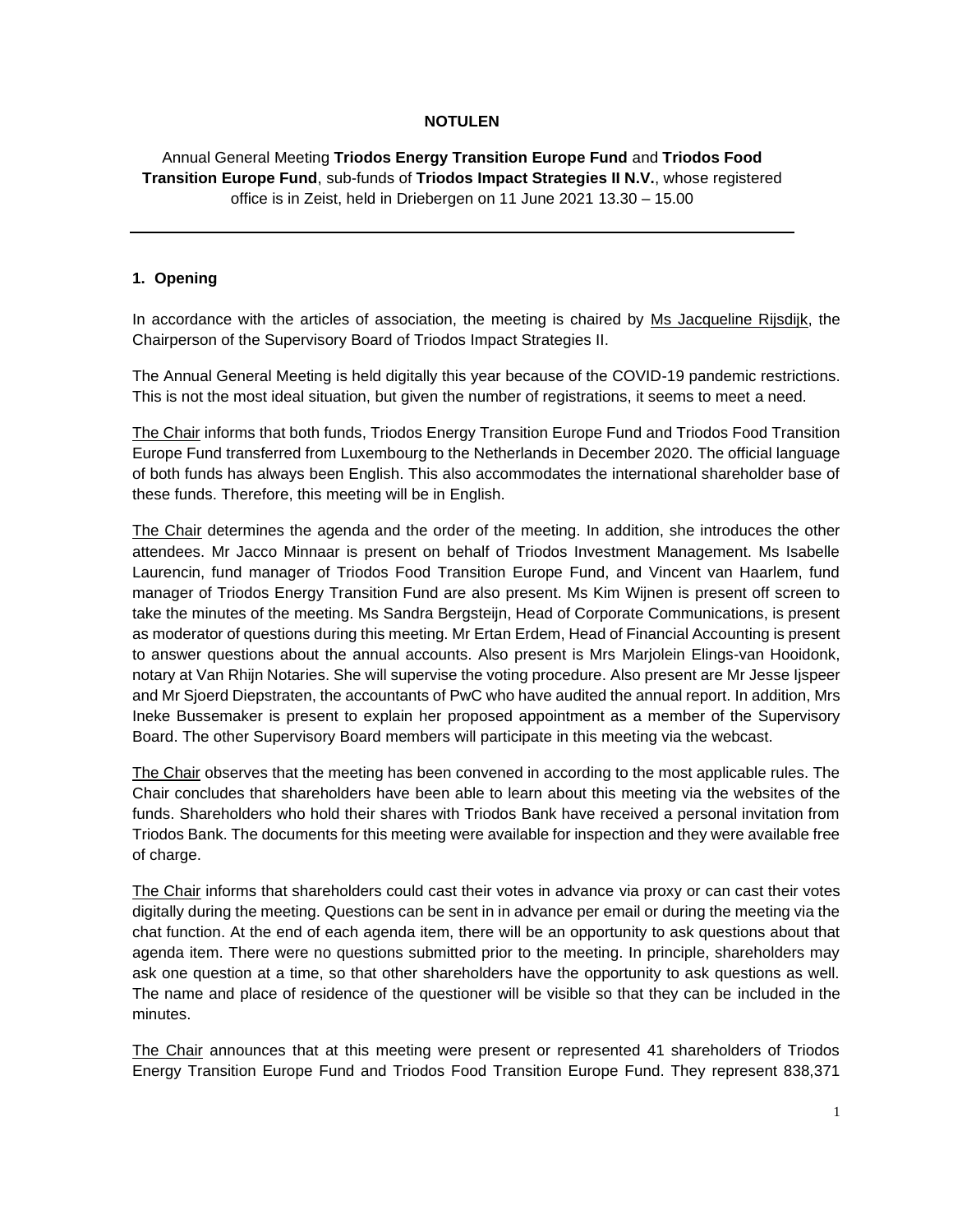votes. The number of votes casted is equal to the number of shares the shareholders held on May 14, 2021.

Minutes of the meeting are taken by the secretary Kim Wijnen. An extract of the minutes will be made available after the meeting via the website of Triodos Investment Management.

#### **2. Report of the Board of the financial year 2020**

The Chair gives the floor to Ms Isabelle Laurencin, fund manager of Triodos Food Transition Europe Fund for the report of the Board on the fund.

Ms Laurencin remarks that 2020 has been an unprecedented year in many ways. The pandemic has among others revealed the vulnerability and inefficiency of our current food system and agricultural systems, which are responsible for a quarter of global greenhouse gas emissions, about 70% of freshwater use, soil depletion, deforestation and biodiversity loss. Optimizing our food system for cheap calories with high productivity has led to a disconnect between consumers and nature. In its vision paper published in 2019, Triodos Group called for radical systemic transition from the current productionfocused systems towards one that is ecologically and socially resilient and based on balanced ecosystem, a healthy society and inclusive prosperity. Getting our food system right is central to resilient recovery around the world, creating potential for millions of new jobs, less hunger, greater food system and food security, and better management of key natural resources. Responding to this call for action, Triodos Food Transition Europe Fund aims to support frontrunners in Europe that actively contribute to accelerating this much needed transition. The current portfolio of the fund is now composed of ten companies across seven countries and diversified across the value chain, from organic food producers, manufacturers, wholesalers, retailers and packaging companies. The fund invests in those companies through equity participation and is actively engaging with them, with among others representation at their Boards.

2020 was first and foremost marked by the COVID-19 crisis. From the complete and sudden lockdown of the restaurants to the disruption of global supply chain, the pandemic impacted deeply our food systems. Despite some enormous challenges, the portfolio demonstrated strong adaptation and agility, showing not only resilience but also the ability to capture new opportunities. Some of the portfolio companies were able to pivot their business models, for example from out-of-home to retail, from offline to online in a matter of months. Over the past year the fund completed two new investments. The first was an investment in February in Group Natimpact for the purpose of acquiring chocolate maker Bovetti. Group Natimpact, co-founded by Triodos Food Transition Europe Fund, has the ambition to build a federation of organic and sustainable medium-sized companies in France and to foster their growth by reinforcing their commercial synergy. In August, the fund completed the second investment in the Swiss company Farmy, an online market for transparent and sustainable weekly shopping directly sourced from the producer. 2020 saw an increased awareness among consumers about how and where the food is produced and a growing demand on a healthier diet. Sustainable food which was considered as niche a few years ago in on the verge of becoming mainstream. As a result, the potential market for the fund is broadened and there is an increasing number of investable opportunities. As per year-end 2020, 95% of the fund was invested, thereby the liquidity constraints in addition to the travel restrictions were hindering the team's ability to make new investments. The team is now in the process of receiving new inflows and currently able to pursue new investments and lead on-site due diligences.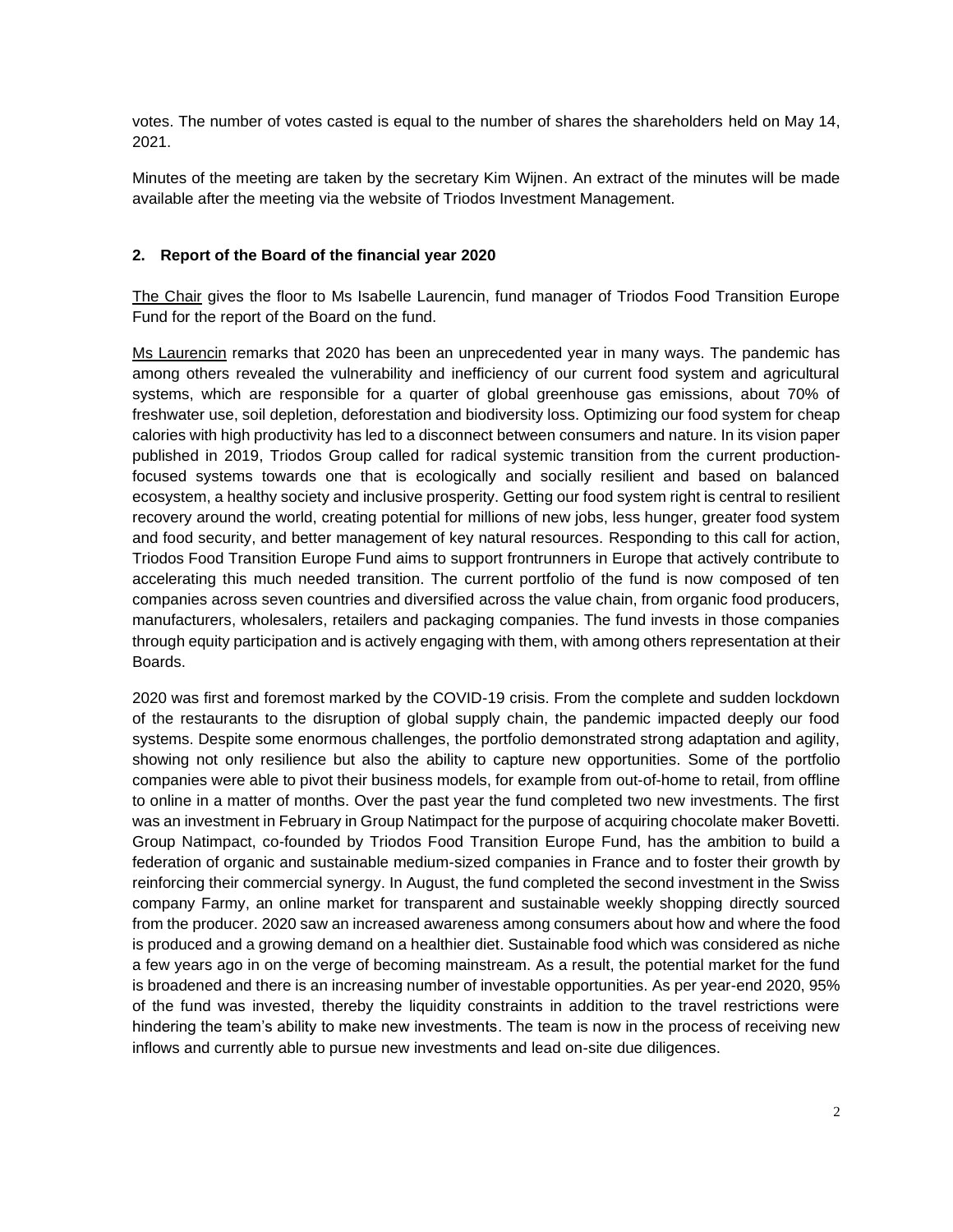In 2020, the fund made significant progress in redefining its impact approach and methodology. In addition to the online impact report, an offline, more comprehensive document is also published, which describes the fund's theory of change and the investees' contribution to the fund's impact objective. The turnover of organic product has increased by 25%. Ms Laurencin highlights two examples from the portfolio to illustrate this impact. The first one is Farmy, a Swiss sustainable e-grocer. Farmy was founded in 2014 and offers more than 12,000 hand-picked products from more than 1,000 local producers in Switzerland. Farmy fits the fund's investment theme of contributing to a balanced ecosystem by offering local and mostly organic products, delivery using electronic vehicles and supply tailed to demand resulting in no waste as opposed to in general 30% waste in conventional retail. It supports inclusive prosperity by working directly with the farmers, offering them additional revenue streams and higher margins. Lastly, it promotes healthy society by offering fresh fruit on the same day of harvest.

Another example is Hari & Co, a company the fund invested in in 2019. Hari & Co is a French scale-up founded in 2016 by two agricultural engineers and produces organic plant-based alternatives to meatbased meals, primarily out of beans and pulses sold to food services and retail sector. Their product is sustainable, 100% organic, GMO-free and additive-free. They work directly with and support local farmers and promote healthy diet to the younger generation by working directly with school canteens.

Regarding the fund's financial results, the fund's net asset increased from EUR 42.1 million to EUR 51.7 million in the reporting period. This primarily resulted from a positive performance of the portfolio companies, and from EUR 1.8 million net inflow from investors. This represented a total increase of 23%. Profit and loss statement of 2021 showed EUR 1.3 million direct results from investments, which corresponded to the dividends distributed by the investees. Indirect results from investments corresponded to the increase in valuation for an amount of EUR 8.2 million. The operating expenses typically include the management fee, audit and administration and hedging costs. Overall, the year 2020 was positive for the fund with the financial return of 9.5%. The portfolio not only showed strong resilience and adaptation to the fast changing and challenging environment, but also managed to capture opportunities from a market that is more and more driven by sustainable consumption choices.

The fund's outlook is positive. There is a lot left to be done to drive impact in the food transition. The fund's focus will remain on four main investment themes: organic and sustainable food production companies, businesses supporting the shift to healthier diet, fair value chain solutions, and circular and waste solutions. The fund currently engages with a number of compelling opportunities and simultaneously pursues fundraising effort.

The Chair thanks Ms Laurencin for the presentation. She then gives the shareholders the opportunity to ask questions. There are no questions from the shareholders.

The Chair then gives the floor to Mr Vincent van Haarlem, fund manager of Triodos Energy Transition Europe Fund for the report of the Board on the fund.

Mr Vincent van Haarlem starts with restating the fund's strategy. Historically, the fund focused on renewable energy. But more recently, the fund has broadened its scope of investments to include flexibility and efficiency to better serve the objective of accelerating the energy transition. Capacity remains the majority of the investment portfolio, consisting of wind and solar projects. But beyond that, flexibility such as the use of batteries is necessary to accommodate an energy system dominated by wind and solar energy. In addition, efficiency in energy used is important for sustainability.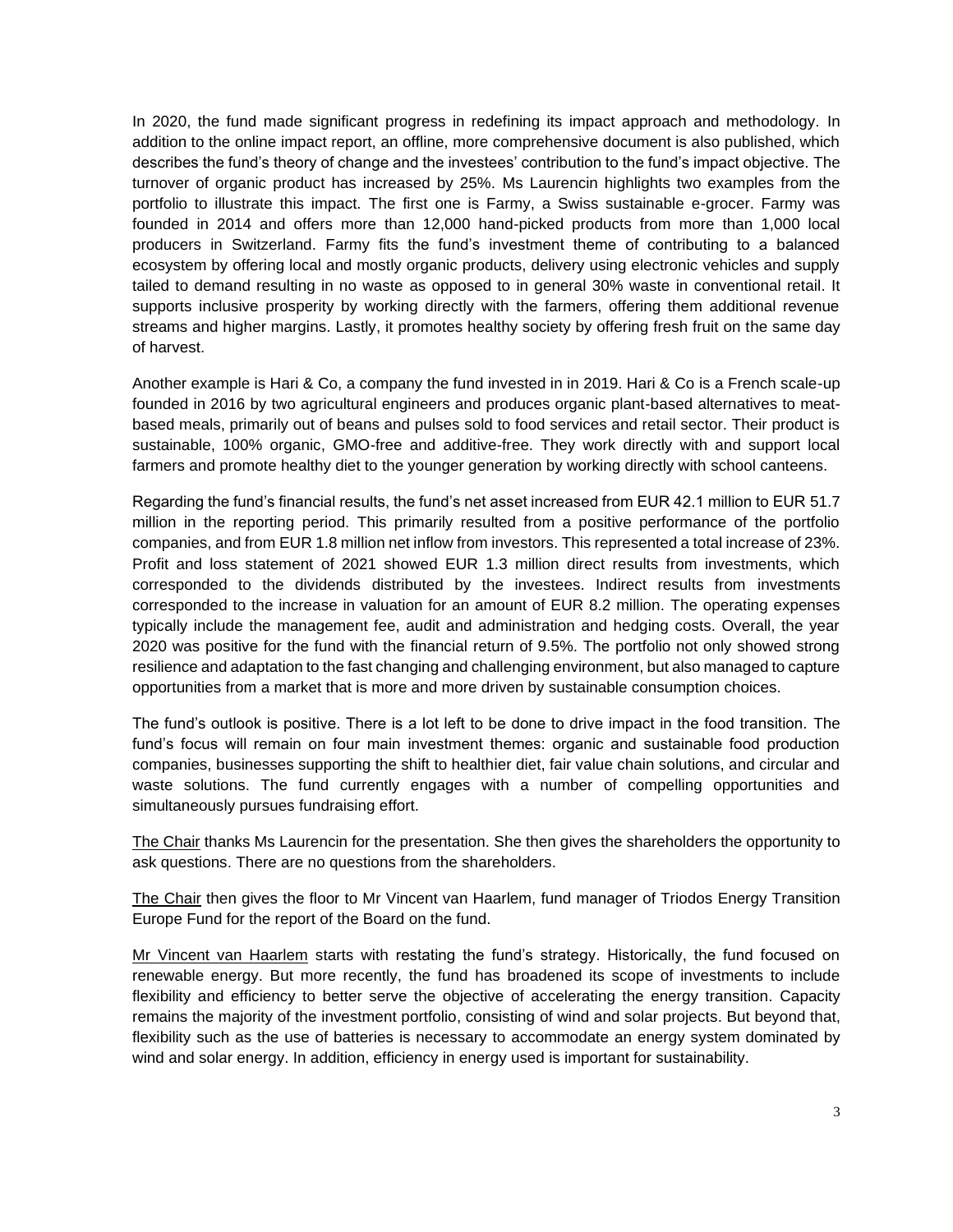The fund has 33 investments spread over 7 countries. In the south of Europe, most of the investments are in solar, both ground-mounted and rooftop. In the north in the UK, the Netherlands and Germany, the investments are in windfarms. In Belgium, there are many rooftop solar projects. The fund's sole energy efficiency investment currently is in Spain and consists of 15 villages where the lighting is converted to LED lighting.

In 2020, COVID-19 played a prominent role. The energy transition is increasingly on the radar and is an important step that should continue to be supported and accelerated. COVID-19 had a limited effect on the operating portfolio of the fund. The assets predominantly operate without human intervention. Only some of the preventive maintenance had to be delayed at locations like rooftops where the companies did not have access. This did not affect the quality of the assets because meanwhile there has been again access to these locations. There were quite a number of construction activities last year. The fund's operating partner was able to achieve the construction of the foundation of four wind turbines in Zeeland without significant delay. The suppliers for the wind and solar farms however had to be changed because of supply uncertainty due to COVID-19. The performance of the fund was significantly affected by COVID-19. A significant drop in electricity demand due to lockdown resulted in lower prices in 2020 and the medium term thereafter, as people changed the way they work. This had a negative impact on the valuation of several assets. Disbursements were also challenging due to the travel restrictions which inhibited business development. Nevertheless, the fund was able to do 6 investments, for some of them the opportunities were generated before the lockdown. The liquidity of the fund increased significantly due to the existing portfolio generated a lot of cashflow and there was unprecedented interest of investors for the fund. Thanks to this, the fund was able to refinance bank financing from several projects with significantly lower interest rates, but at the same time receiving cash. Regarding impact, for the first time the fund surpassed 500,000 MWh produced, calculated using the contribution method which takes into account all electricity produced regardless of the percentage of equity the fund has in the project. With the production from the operational asset portfolio, the emission of 185,000 tons of CO2 was avoided. The electricity production was equivalent to the electricity use of 156,000 households.

Energy park Duurkenakker is an example of an investment made last year. The large solar project was constructed in Groningen in the north of the Netherlands, with equivalent to the size of more than 80 football fields full of solar panels. Another project of almost the same size will be built in the second half of 2021. When completed, together these projects will be able to supply over 35,000 households with clean electricity. Another example is Giga Rhino, the largest storage project in the Netherlands located in Flevoland. As the number of installed windfarms and solar farms increases, there are periods of more supply than demand. Battery is one of the methods to keep this in balance. In addition, the battery also provides services to the central grid to balance the greater transmission system and to ensure that electricity supply is not interrupted.

The balance sheet of the fund showed a growth in intrinsic value of more than 30%. The main reason of this is the unprecedented interest from investors in the fund, especially in the first half of 2020. Total investment only grew modestly in net amount. The fund was able to do 6 investments, but also had a record high level of dividends and interests from the portfolio, as well as several refinancing. The result was that the cash position increased significantly. In 2021, the team has chosen to close the fund for inflow in order to prioritize the use of the cash already in the fund. In the profit and loss account, direct flows from investments were interests and dividends, which represented over 10% of the portfolio's volume. There was a negative result in valuation of investments, which directly related to the downward adjustment in power prices mentioned earlier. Subtracting the operating expenses, the result for the year was close to zero for the extended book year. For the calendar year, the performance was slightly below zero.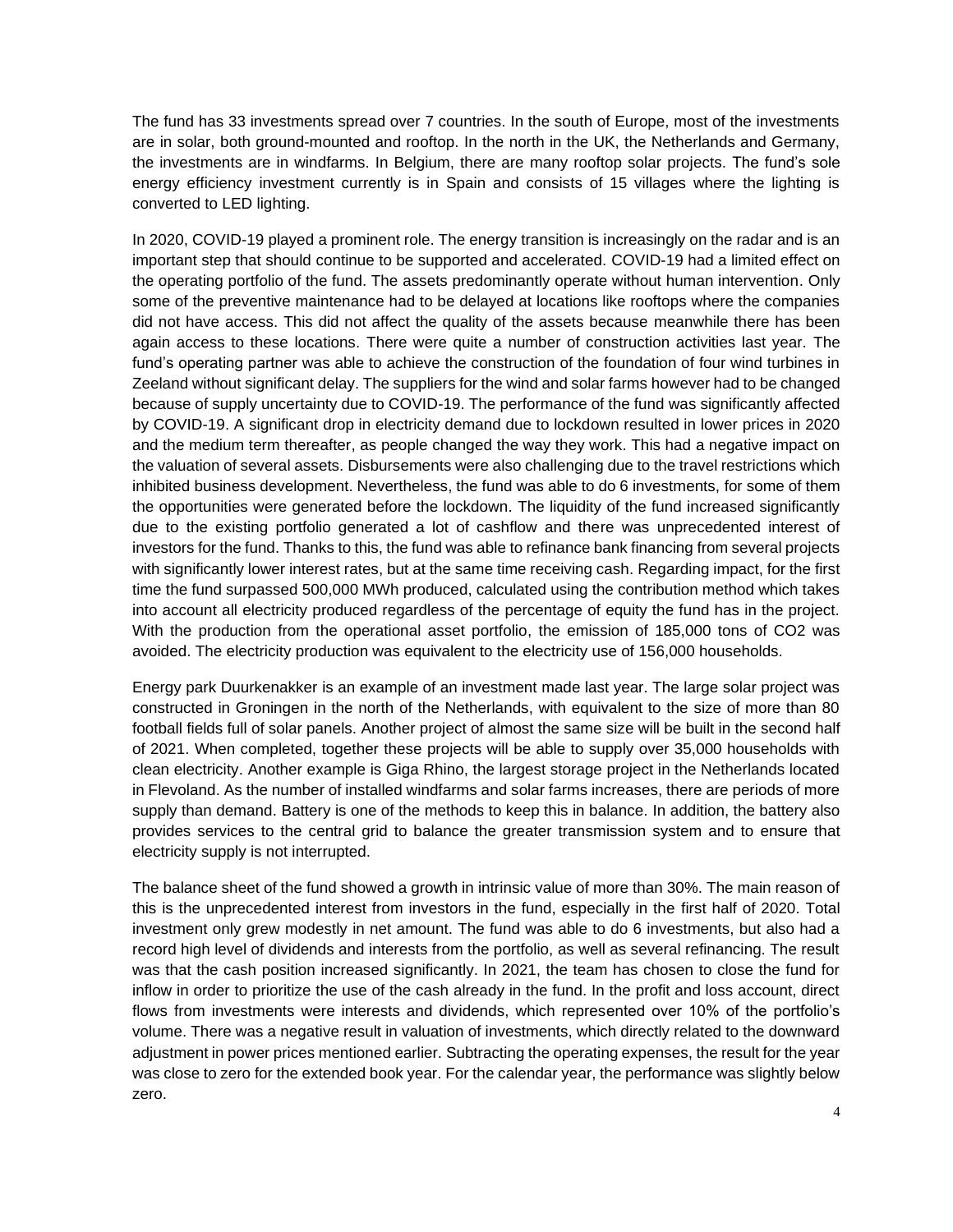In the outlook for 2021, the investment team will primarily focus on the high liquidity and put the money entrusted to the fund to work. Within the portfolio, new projects will be constructed. Beyond the portfolio, the team had a number of investments on the radar, some of them were however not converted, which contributed to the decision to close the fund. At the moment, there are however several opportunities. The fund aims to drive down the level of liquidity towards the end of the year.

The Chair thanks Mr van Haarlem for the presentation. She then gives the shareholders the opportunity to ask questions.

The Chair gives the floor to Ms Bergsteijn to handle the submitted questions via the chat function. Ms Bergsteijn now shares a question that has been posed to the fund manager.

*Questions: Mr Smal from Utrecht: Looking forward, what other asset segments than wind and solar are you considering, or maybe already constructing?*

Mr van Haarlem confirms that the fund looks beyond wind and solar to investments in efficiency and flexibility. One of the concrete examples of flexibility is investing in the storage capacity; in energy efficiency there is LED lighting conversion. The whole spectrum of the energy transition is considered, also with the objective to further diversify the portfolio.

*Mr Smal from Utrecht: Do you expect the power price to keep on decreasing and how might that impact the eventual returns of the fund?*

Mr van Haarlem answers that the power price scenario is updated four times per year. The fund uses a professional consulting firm to assist in creating a power price scenario to be used for power price forecasting. One of the objectives of diversification is to reduce the reliance on power price in the fund's performance, for example revenue from battery is predominantly service fees and is not determined by the level of power prices.

## **3. Annual accounts 2020**

## **a. Adoption of the language (English) of the annual accounts and the annual reports**

The Chair explains that for Triodos Impact Strategies II, the Dutch regulatory system is applicable. According to Dutch laws and regulations, the General Meeting has to approve the use of a different language other than the Dutch language for the financial statements and the annual report. The financial statements and the annual reports of Triodos Food Transition Europe Fund and Triodos Energy Transition Europe Fund have always been in English since their inception in Luxembourg. Furthermore, the sub-funds are opened to investments from investors from a broad range of countries. Therefore, it is proposed to the General Meeting to adopt the use of the English language for the financial statements and the annual report of Triodos Impact Strategies II. No questions have been received.

The Chair opens the voting.

Results of voting: For: 99.96% Against: 0.04%

The Chair concludes that the Annual General Meeting adopted the proposal of the language (English) of the annual accounts and the annual reports.

## **b. Adoption of the annual accounts 2020**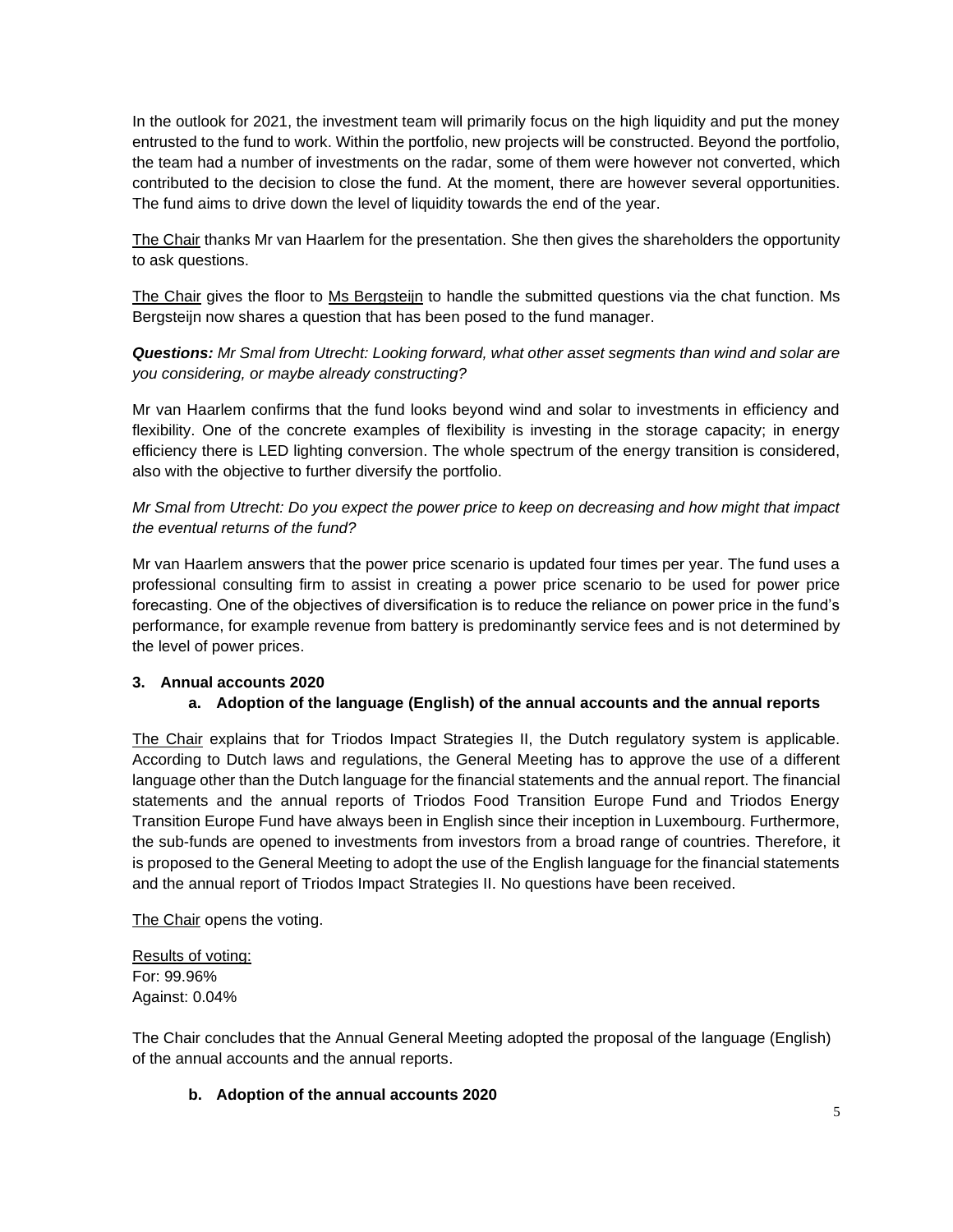The Chair opens the voting.

Results of voting: For: 99.90% Against: 0.10%

The Chair concludes that the Annual General Meeting adopted the annual accounts of 2020.

## **c. Determination of the profit allocation**

The Chair then explains the proposed profit allocation. The Board of Directors of Triodos Investment Management proposes to the General Meeting of shareholders to add the result of EUR 8 million to the reserve.

The Chair then gives the shareholders the opportunity to ask questions via the chat function. No questions have been received in advance.

The Chair concludes that there are no questions on this agenda point.

The Chair opens the voting.

Results of voting: For: 100.00% Against: 0.00%

The Chair concludes that the Annual General Meeting adopted the proposed profit allocation.

## **4. Discharge the Management Board with respect to the performance of their duties in the financial year 2020**

The Chair gives the shareholders the opportunity to ask questions. No questions have been received in advance.

The Chair concludes that there are no questions on this agenda point.

The Chair opens the voting.

Results of voting: For: 100.00% Against: 0.00%

The Chair concludes that the Annual General Meeting discharged the Management Board with respect to the performance of their duties in the financial year 2020.

# **5. Discharge the Supervisory Board with respect to the performance of their duties in the financial year 2020**

The Chair gives the shareholders the opportunity to ask questions. No questions have been received in advance.

The Chair concludes that there are no questions on this agenda point.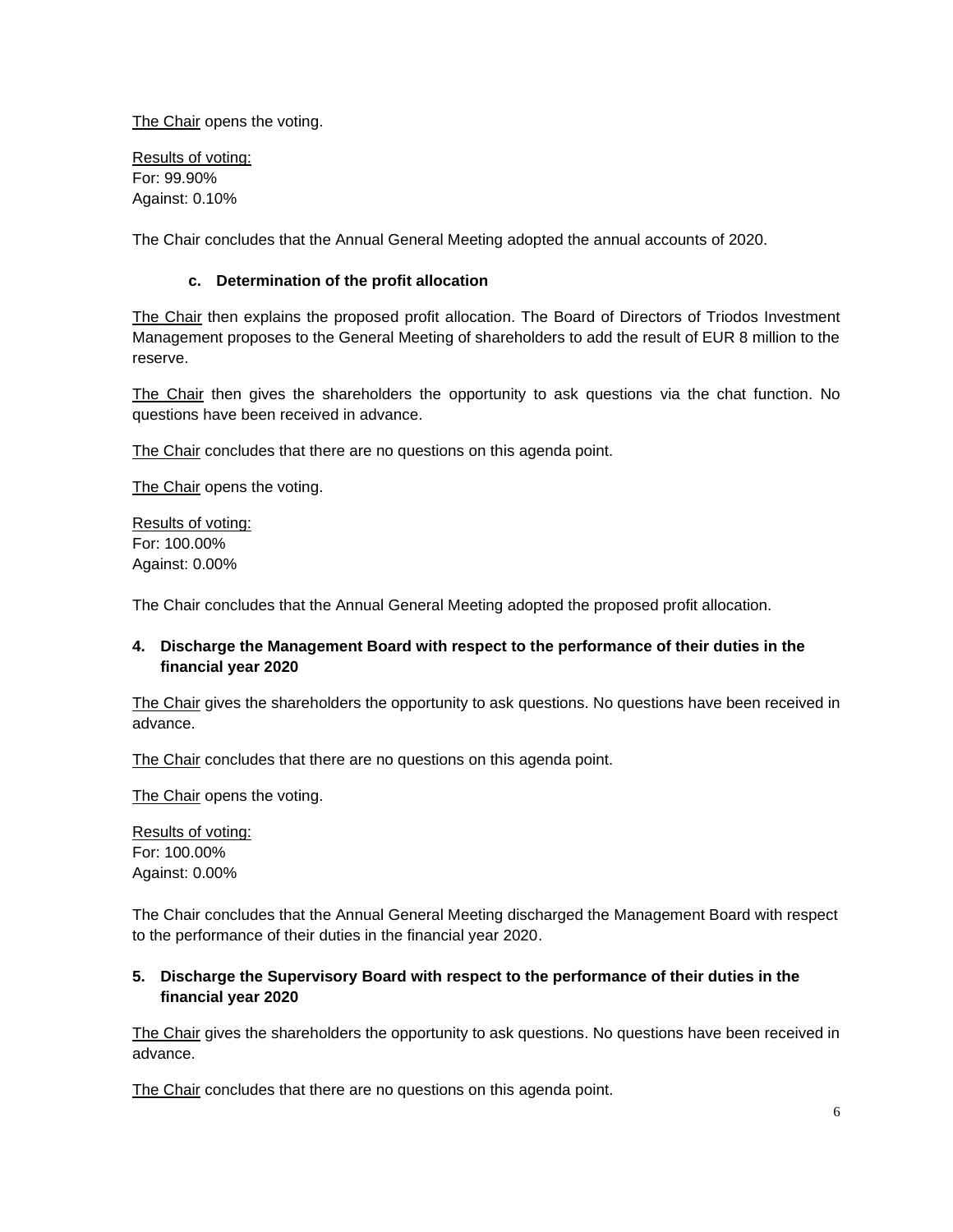The Chair opens the voting.

Results of voting: For: 99.99% Against: 0.01%

The Chair concludes that the Annual General Meeting discharged the Supervisory Board with respect to the performance of their duties in the financial year 2020.

## **6. Appointment of Ineke Bussemaker as member of the Supervisory Board**

Ms Bussemaker explains her choice and motivation to stand for appointment as a member of the Supervisory Board.

The Chair gives the shareholders the opportunity to ask questions. No questions have been received in advance.

The Chair concludes that there are no questions on this agenda point.

The Chair opens the voting.

Results of voting: For: 99.98% Against: 0.02%

The Chair concludes that the Annual General Meeting appointed Ineke Bussemaker as a member of the Supervisory Board.

#### **7. Appointment of the external accountant**

The Chair explains that at the inception of Triodos Investment Strategies II, PricewaterhouseCoopers Accountants N.V. was appointed as external auditor for the first financial year 2020. PwC is also the accountant of the other Triodos funds, Triodos Groenfonds, Triodos Fair Share Fund and Triodos Multi Impact Fund. It is proposed to the General Meeting to appoint PwC as the external accountant for Triodos Impact Strategies II for the financial years 2021 to 2023.

The Chair gives the shareholders the opportunity to ask questions. No questions have been received in advance.

The Chair concludes that there are no questions on this agenda point.

The Chair opens the voting.

Results of voting: For: 99.98% Against: 0.02%

The Chair concludes that the Annual General Meeting appointed PricewaterhouseCoopers Accountants N.V. as the external auditor for the financial years 2021 to 2023.

### **8. Close**